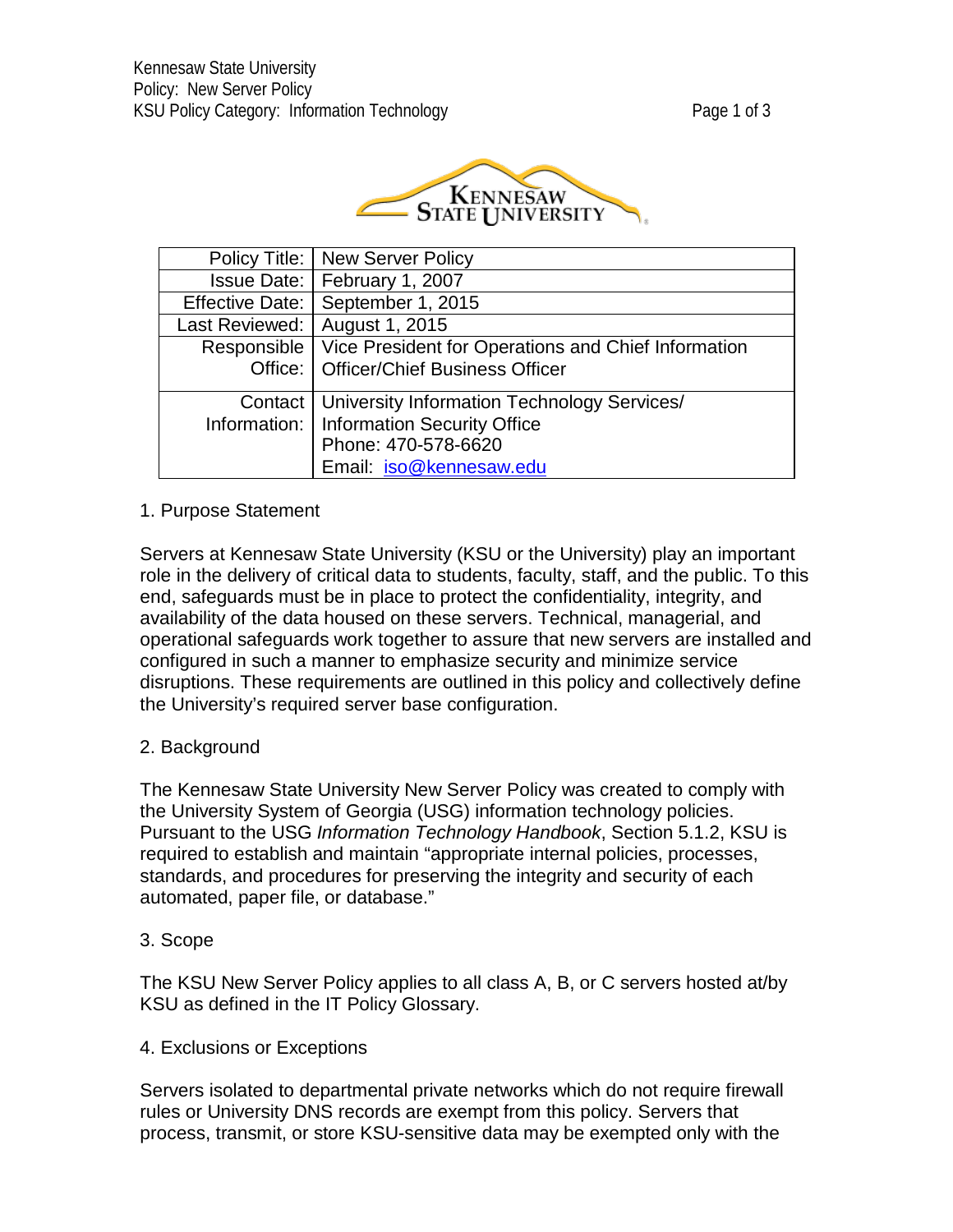approval of the vice president of Operations and Chief Information Officer (CIO).

### 5. Definitions

Definitions are available via the IT Glossary on the KSU Policy Portal at [policy.kennesaw.edu.](https://policy.kennesaw.edu/)

# 6. Policy

All servers connected to the KSU network after May 1, 2007 must meet the applicable hardening requirements outlined in the KSU New Server Configuration Standard. Servers that process, transmit, or store KSU-sensitive data must satisfy additional requirements outlined in the document.

Once a new server has been configured to meet the University-required hardening standards, the primary administrator must complete the New Server form available via the UITS Application Portal at [http://apps.kennesaw.edu](http://apps.kennesaw.edu/) (KSU NetID authentication is required to access the site).

Prior to a new server entering production status, a security scan of the system must be completed by the Information Security Office. Identified risks must be communicated to the system administrator and must be corrected or justified. Requests for scans should be directed to  $iso@$  kennesaw.edu.

The system administrator must attend monthly KSU System Administrator meetings. If unable to attend, the administrator may send a representative in his/her stead.

Remote administration of KSU servers must be routed through the campus Virtual Private Network (VPN). VPN access can be requested through the University Information Technology Services (UITS) Service Desk at: [service@kennesaw.edu.](mailto:itssd@kennesaw.edu)

- 7. Associated Policies/Regulations
	- a. None.
- 8. Procedures Associated with this Policy
	- a. [Server Configuration Standard](http://uits.kennesaw.edu/infosec/directory.php)
	- b. Server Auditing [Standard](http://uits.kennesaw.edu/infosec/directory.php)
- 9. Forms Associated with this Policy
	- a. As applicable in Section 8 above.